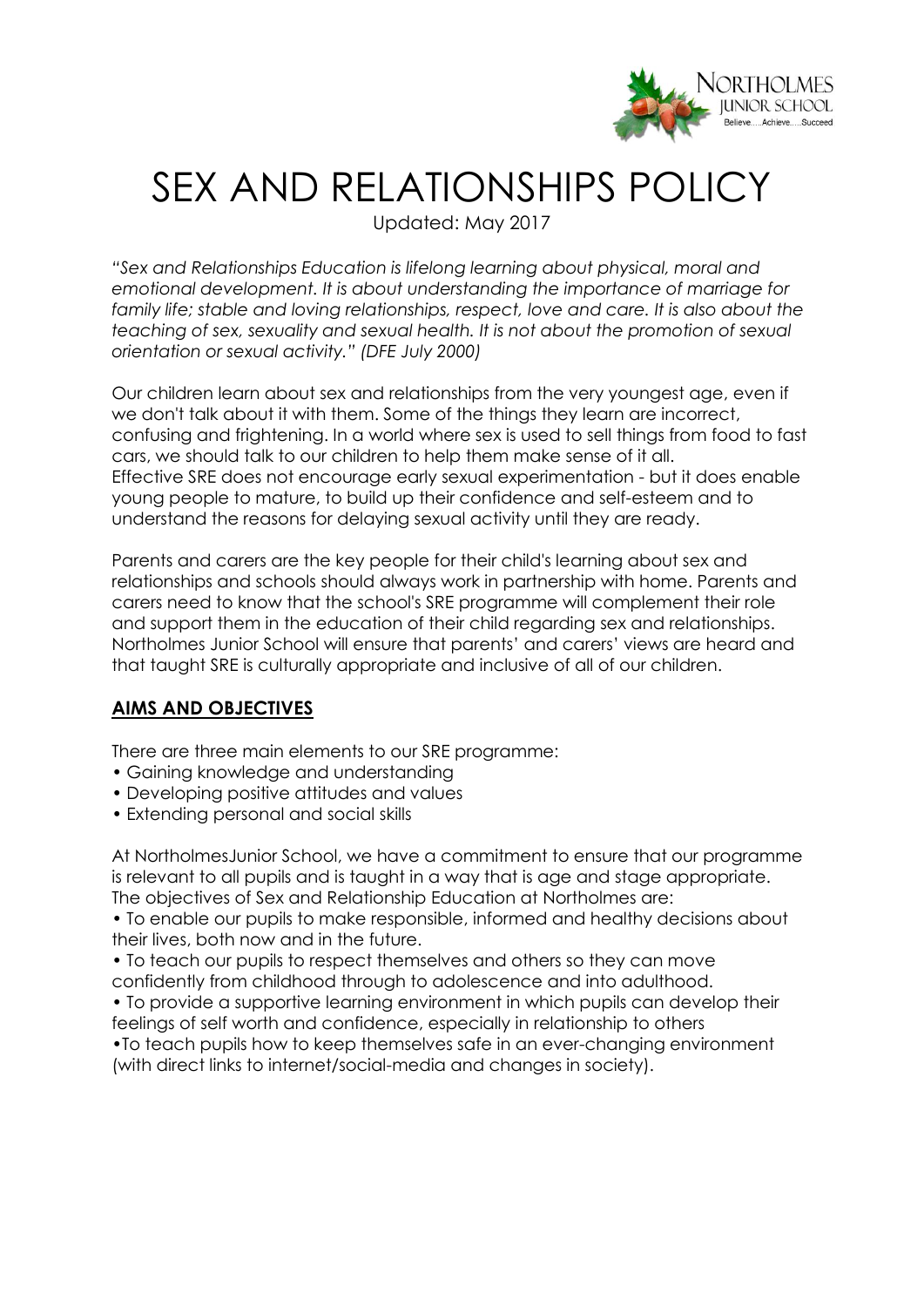# **Sex and Relationships Education in the context of the National Curriculum: Legal requirements**

Northolmes Junior School has a statutory duty to teach the following as part of the National Curriculum for Science at Key Stage 2

- describe the differences in the life cycles of a mammal, an amphibian, an insect and a bird
- describe the life process of reproduction in some plants and animals and compare how different animals reproduce and grow
- describe the changes as humans develop to old age
- recognise that living things produce offspring of the same kind, but normally offspring vary and are not identical to their parents
- Understand the stages in the growth and development of humans. They should learn about the changes experienced in puberty.

# *Parents do not have the right to withdraw their child/children from these above aspects of the Science curriculum.*

Through coverage of the science curriculum, children build on their knowledge of life cycles and learn about the basic biology of human reproduction. Through coverage of the RE and PSHCE curriculum, pupils continue to develop an understanding of relationships within a family, between friends and the community and that there are different patterns of friendship. They will develop skills needed to form relationships and to respect other people's emotions and feelings. They will consider how to make simple choices and exercise some basic techniques for resisting pressures. These lessons provide a secure foundation for the teaching of specific SRE lessons.

SRE lessons are delivered in the Summer term, with years 3 to 6 covering the following themes.

# Year 3 and 4 learn about:

-the physical differences between males and females -the main external organs of the human body -the benefits of having good personal hygiene Year 4 also learn about: -the physical changes that take place at puberty (considering the basic physical changes)

# Year 5 learn about:

-the physical changes that take place at puberty, why they happen and how to manage them (including periods)

-new aspects of personal hygiene relevant to puberty

During this unit they will watch programme 1 of Growing and Changing – Changes, which explores how bodies change during puberty as children develop into adolescents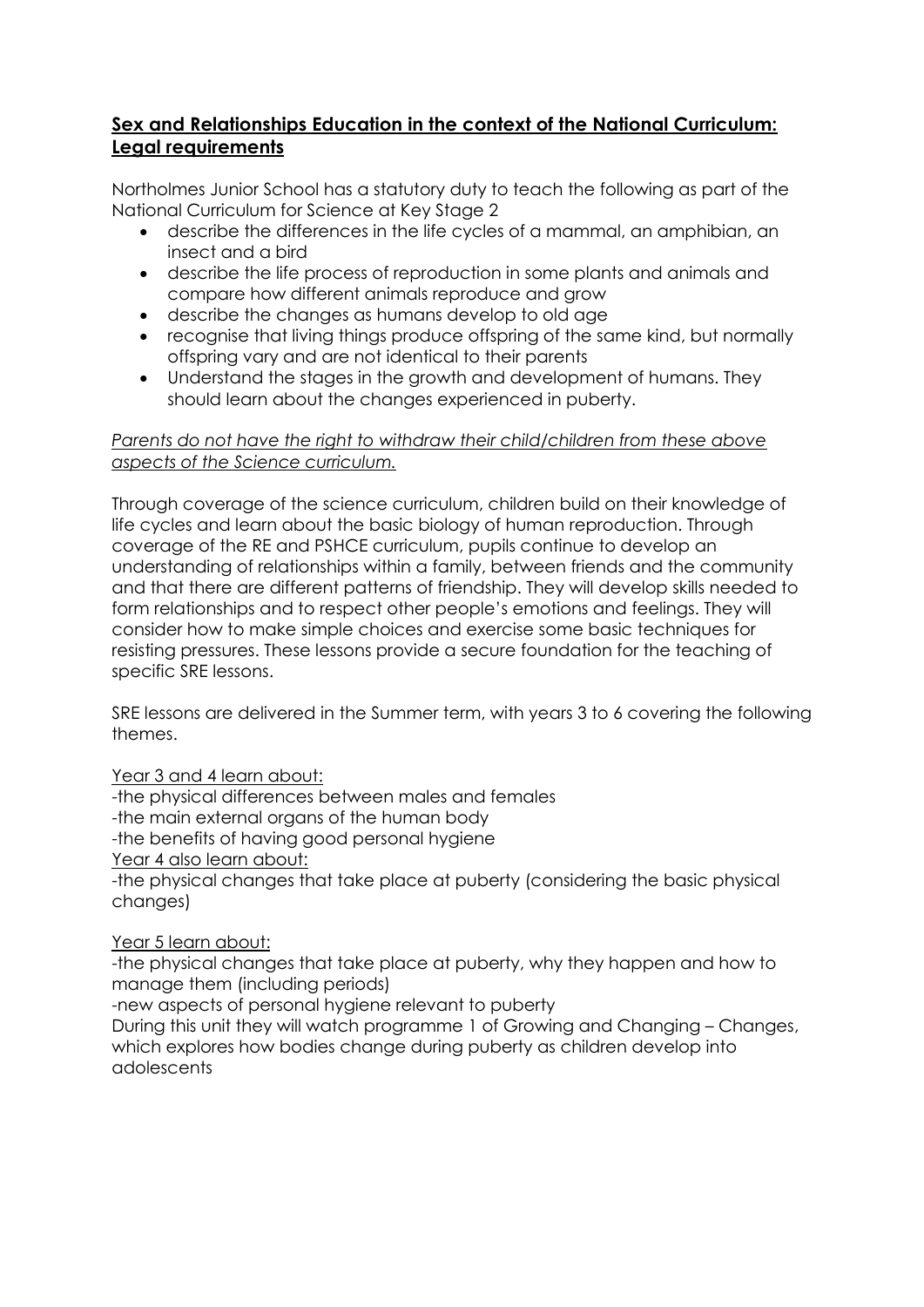#### Year 6 learn about:

-how babies are made within the context of a stable, loving relationship. -how a baby develops in the womb and how a baby is born.

They will watch programmes 2 and 3 of Growing and Changing – How Babies are Made/ How Babies are Born

During this unit they recap the physical and emotional changes that occur in puberty. They will watch programmes 4 and 5 of Growing and Changing –'Girl Talk' and 'Boy Talk'

# **How is SRE taught?**

SRE is taught by the class teacher. When appropriate, visitors such as the school nurse may be involved in the delivery of sex and relationship education, particularly in Key Stage 2.

Sex and relationship education is usually delivered in mixed gender groups. However, there are occasions where single gender groups are more appropriate and relevant, (specifically during lessons based on puberty).

A range of teaching methods are which include use of video, discussion and looking at case studies or real-life problems. Resources to teach sex and relationship education include fiction, reference books, leaflets and extracts from videos. We use: Channel 4 Living and Growing - Units 2 & 3 (Available from Channel 4 Learning).

# **Consulting Parents**

This policy, and the SRE unit of work (Appendix A), has been shared and agreed, with a Parents' working party.

The school informs parents when aspects of the sex and relationship programme are taught and provides opportunities for parents to discuss the content of the lessons and to view the videos and resources being used.

Parents have the right to withdraw their children from those aspects of sex and relationship education not included in the National Curriculum Science Orders alternative work will be set.

# **SEX AND RELATIONSHIPS EDUCATION - POLICY AND PRACTICE**

• Designated teachers (Mrs S Nower and Mrs A Stanley) will have overall responsibility for the provision of the programme, for monitoring developments within sex education and for recommending to governors any amendments that they feel necessary and appropriate.

• Parents will receive prior notification of the SRE Programme to enable them to discuss issues with staff or their own children.

• Materials used in the SRE Programme will be available to parents on request.

• Parents may withdraw their children from all or part of the school's SRE Programme if they wish.

• The SRE Programme will cover aspects of personal hygiene, puberty, menstruation, pregnancy and birth.

• The children will be taught in both single and mixed gender groups as appropriate.